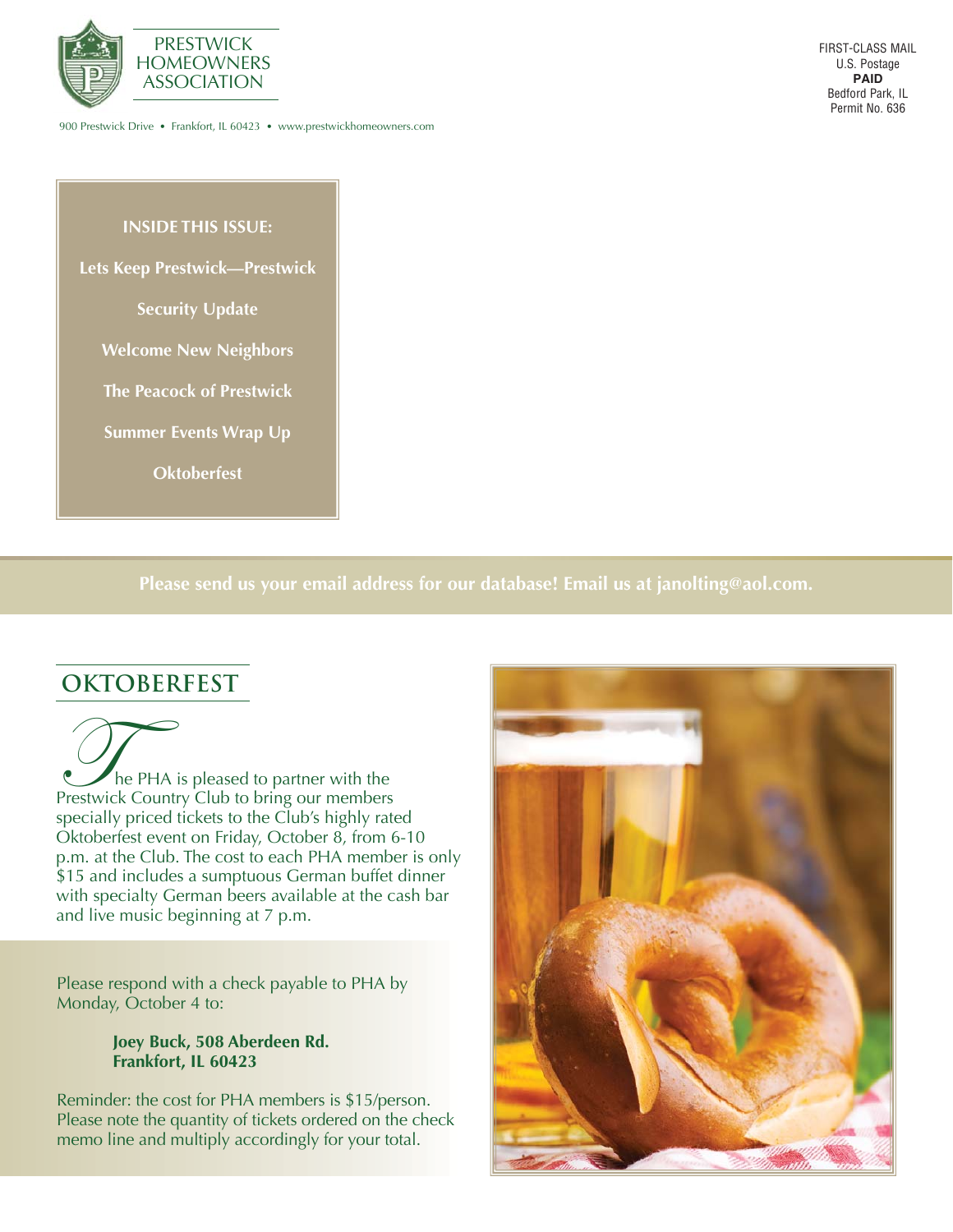

Fall 2010 • Volume 6, Issue 4

# **LET'S KEEP PRESTWICK— PRESTWICK**



As part of the Prestwick deed restrictions and covenants, no form of advertising is allowed in Prestwick. It is one of the reasons why Prestwick retains the upscale image which has attracted many residents to the area. The PHA Board requests cooperation and assistance from our neighbors to help enforce this restriction. Many service providers (realtors, painting companies, home remodelers, etc.) may not be aware of the deed restriction. Generally, just letting them know of the restriction results in the removal of the signs in a spirit of cooperation. On the other hand, it gives an unfair competitive advantage to those who refuse to abide by this restriction and continue to post advertisements, while more cooperative companies are willing to conform.

The deed restrictions and covenants must be consistently enforced, in order for it to be legally binding. Therefore, we are looking for 100% cooperation of our neighbors in this matter. In addition to expected adherence to the restrictions, please consider the aesthetics of this issue as well.

If each open house is allowed to post signs on the corner, signs down the street, and signs on the lawns – as occurred a few weeks ago with just one open house – imagine what our neighborhoods will look like on the weekends? And with 9 homes for sale on Aberdeen alone, think of the potentially negative first impression that gives to prospective home buyers.

A final point: Prestwick is one of the older subdivisions but continues to show sales of houses –even with the housing slump. It may not be a great number, but we do have some new neighbors – even with these restrictions. If we have managed to sustain some sales and the image of a beautiful, upscale neighborhood – why would we want to change that now? Thank you for your help in maintaining the quality of our neighborhood – for the good of all. To view the Prestwick covenants and deed restrictions, please visit **http://www.prestwickhomeowners.com/about.asp.**

### **SECURITY UPDATE**



As the economic conditions continue to be challenging, Prestwick residents are encouraged to be watchful for suspicious persons and activity in their neighborhood. Over the summer, there were several break-ins in the area, along with people approaching homeowners attempting to sell goods and services. Any door to door salesperson must be permitted by the Village, and any suspicious person or activity should be reported immediately to the **Frankfort police at 815-469-9435**.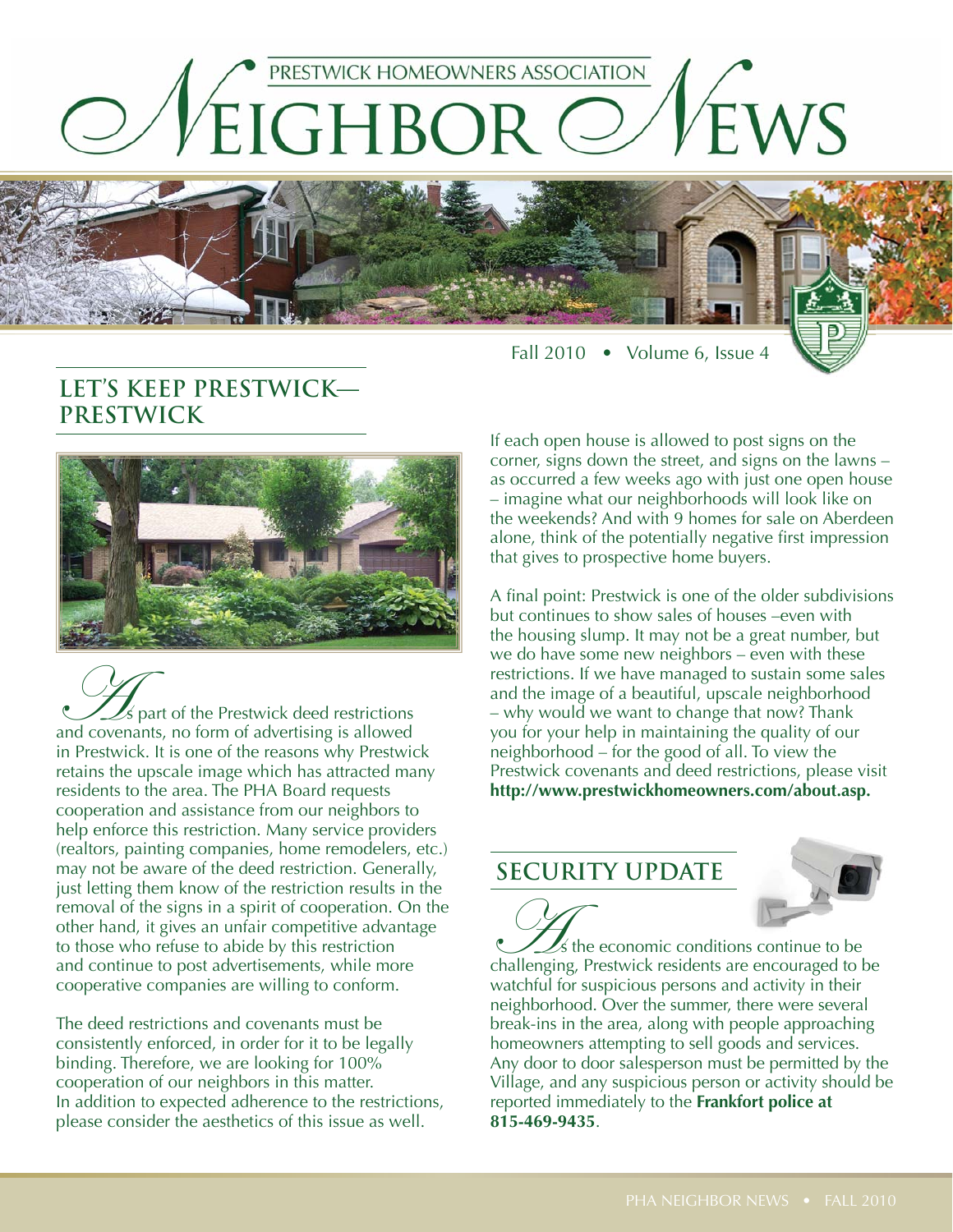## **WELCOME NEW NEIGHBORS!**

The Prestwick Homeowners Association<br>
is pleased to welcome to new residents to our community. When you're out and about on our streets, make sure to say hello if you see our new neighbors.

**Daniel Byrne**, 515 Durham **Larry Vena**, 914 Abbotsford **Duane Davis**, 910 Abbotsford **Dwight and Sandra Smith**, 648 Pheasant Trail **Lori Willmer**, 7323 Heritage Ct., 1A **Dr. Mohammed Shaik**, 516 Aberdeen **Alex Kolokythas**, 584 Aberdeen **Don Urbas Jr.**, 513 Durham





### **THE PEACOCK OF PRESTWICK**

**VLL** éet Mr. VIP... Mr. Very Important Peacock, so named by Rosa DeCastro, whose yard Mr. VIP frequents. "He's been here since Spring 2007," DeCastro said. "He was so little when he first came, like a small pheasant, but he's grown. Someone told me he probably came from a homeowner on Route 30 who owns peacocks."

Mr. VIP visits DeCastro and her neighbor on Aberdeen almost every day. DeCastro feeds him bread crumbs; her neighbor offers him peanuts and hand-peeled grapes. "Mr. VIP molts every July and August, and he looks so pitiful for a while," DeCastro said, "But my neighbor and I get to collect the peacock feathers. I have a whole vase full," she added.

Usually Mr. VIP strolls around DeCastro's yard during his visit and is fairly comfortable with her. She can go out on her deck and not have him fly away like he used to when he first arrived. Sometimes, if he's in the mood, he'll even fly up on the roof of her family room or garage and likes the roof of her neighbor's home, too. During mating season, however, Mr. VIP lets loose with an eerie shriek or scream designed to attract a mate, but as far as DeCastro can tell, it's not working. Mr. VIP still appears to be single, in spite of his beautiful plumage.

If you've met the Peacock of Prestwick or have photos to share, please email newsletter editor Rachel Gilmore at **rgilmore21@comcast.net**.

Thank you.